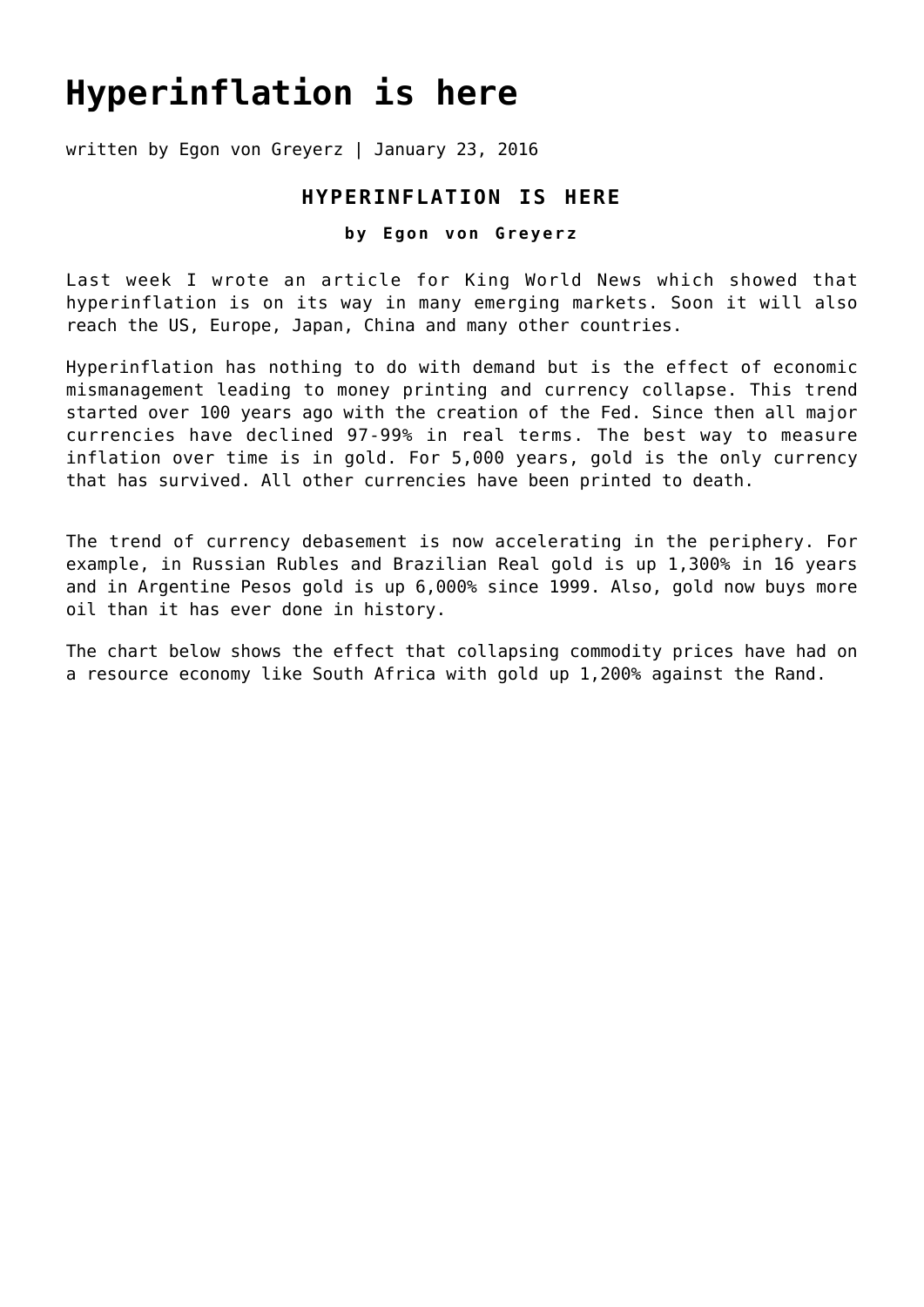

Central banks around the world will soon start their futile attempts to prevent the credit bubble to implode and their chosen bet is massive money printing.

Sprott's John Embry quoted me in his [King World News on January 19:](http://kingworldnews.com/the-collapse-is-intensifying-and-something-terrifying-is-on-the-horizon/)

"I would encourage all KWN readers and listeners to ignore the predictable and ludicrous price action currently going on in today's market. And rather, go back and re-read the words of Egon von Greyerz's this past weekend. Seldom have I ever read such a succinct and brilliant analysis of the true state of the world and the global markets. The many people out there who have their heads buried in the sand should take heed of Egon's words or they are going to be in for a very uncomfortable comeuppance."

In his interview he was very generous and a bit too complementary about my last KWN article. But I do agree with him that it is critical for investors to understand what the likely outcome will be of the world's economic problems.

[To read my KWN article please follow this link](http://kingworldnews.com/alert-legend-warns-this-will-be-the-worst-crisis-the-world-has-ever-experienced/)